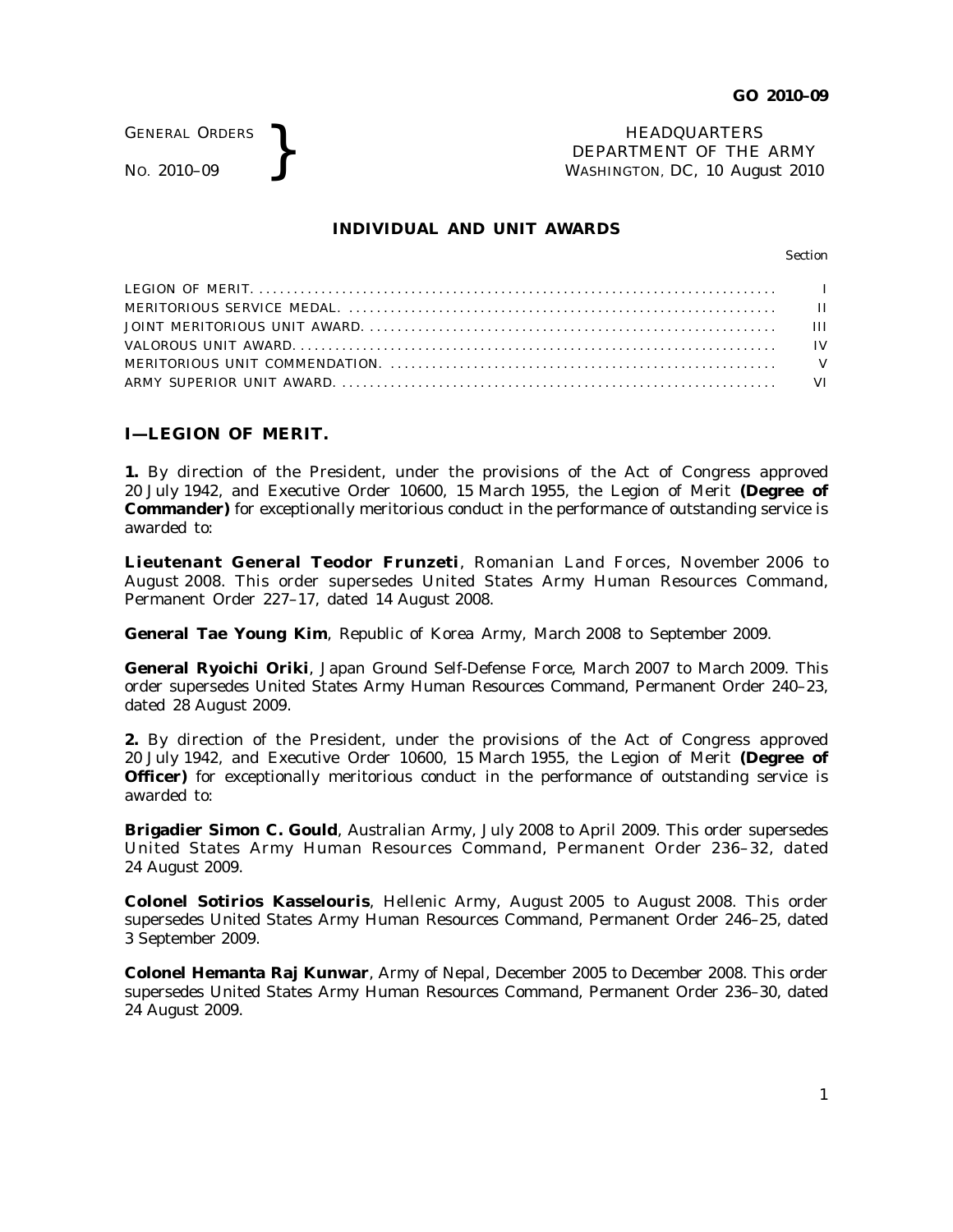**General Sung Chool Lee**, Republic of Korea Army, March 2008 to September 2009.

**Brigadier Barry N. McManus**, Australian Army, September 2007 to March 2008. This order supersedes United States Army Human Resources Command, Permanent Order 237–33, dated 25 August 2009.

Major General Masatomo Sakuragi, Japan Ground Self-Defense Force, July 2007 to November 2008. This order supersedes United States Army Human Resources Command, Permanent Order 236–31, dated 24 August 2009.

**Major General Chris Wilson**, British Army, February 2006 to June 2009. This order supersedes United States Army Human Resources Command, Permanent Order 258–52, dated 15 September 2009.

**II—MERITORIOUS SERVICE MEDAL.** By direction of the Secretary of Defense, under the provisions of Department of Defense 1348.33–M, chapter 8, dated September 1996, the Meritorious Service Medal for outstanding meritorious service is awarded to:

**Major General Ryuichiro Arakawa**, Japan Ground Self-Defense Force, January 2001 to March 2003. This order supersedes United States Army Human Resources Command, Permanent Order 236–33, dated 24 August 2009.

**Major General Tadashi Sato**, Japan Ground Self-Defense Force, March 2007 to March 2009. This order supersedes United States Army Human Resources Command, Permanent Order 252–27, dated 9 September 2009.

**Major General Yorito Yamamoto**, Japan Ground Self-Defense Force, August 2006 to August 2008. This order supersedes United States Army Human Resources Command, Permanent Order 238–39, dated 26 August 2009.

**III—JOINT MERITORIOUS UNIT AWARD.** By direction of the Chairman of the Joint Chiefs of Staff and the Secretary of Defense, under the provisions of Department of Defense 1348.33–M, dated September 1996, award of the Joint Meritorious Unit Award to the following units of the Armed Forces of the United States for exceptionally meritorious service in pursuit of joint military missions of great significance is confirmed according to AR 600–8–22, paragraph  $7-2$ :

**HEADQUARTERS, COMBINED JOINT SPECIAL OPERATIONS TASK FORCE–ARABIAN PENINSULA**

2 May 2008 to 1 February 2009

**HEADQUARTERS, COMBINED JOINT TASK FORCE–PHOENIX** 27 April 2008 to 19 December 2008

**HEADQUARTERS, COMBINED JOINT TASK FORCE–101**

10 April 2008 to 3 June 2009

**HEADQUARTERS, COMBINED SECURITY TRANSITION COMMAND–AFGHANISTAN** 1 February 2008 to 30 April 2009

## **HEADQUARTERS, IRAQ ASSISTANCE GROUP**

16 May 2008 to 15 May 2009 2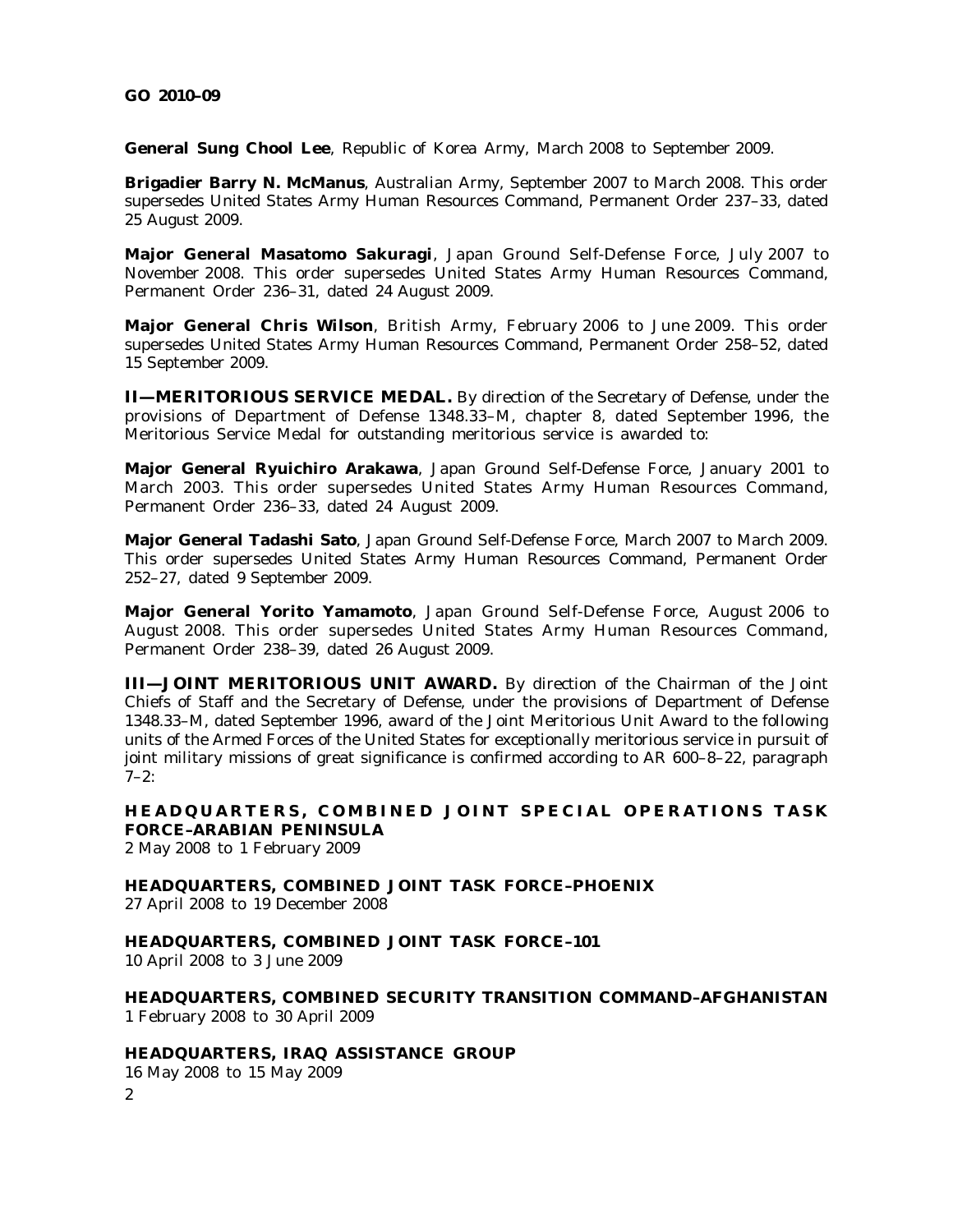# **HEADQUARTERS, JOINT CONTRACTING COMMAND–IRAQ/AFGHANISTAN** 1 January 2008 to 31 December 2008

#### **HEADQUARTERS, JOINT TASK FORCE–BRAVO**

1 January 2007 to 31 January 2009

#### **HEADQUARTERS, U.S. SPECIAL OPERATIONS COMMAND**

1 January 2005 to 31 March 2009 (to include the following assigned or attached units)

NAVY RESERVE USSOCOM SUPPORT DETACHMENT 108 NAVY RESERVE USSOCOM INTELLIGENCE UNIT 208 USSOCOM USMCR IMA DETACHMENT USSO

# **HEADQUARTERS, U.S. SOUTHERN COMMAND**

1 January 2007 to 30 April 2009

# **JOINT COMMUNICATIONS SUPPORT ELEMENT**

2 July 2007 to 31 March 2009 (to include the following assigned or attached units)

HEADQUARTERS AND SUPPORT SQUADRON COMMUNICATIONS SUPPORT DETACHMENT 1ST JOINT COMMUNICATIONS SQUADRON 2ND JOINT COMMUNICATIONS SQUADRON 3RD JOINT COMMUNICATIONS SQUADRON

#### **NATIONAL DEFENSE UNIVERSITY**

1 January 2004 to 1 January 2009 (to include the following assigned or attached units)

NATIONAL WAR COLLEGE CENTER FOR THE STUDY OF WEAPONS OF MASS DESTRUCTION CENTER FOR TECHNOLOGY AND NATIONAL SECURITY POLICY COLLEGE OF INTERNATIONAL SECURITY AFFAIRS INDUSTRIAL COLLEGE OF THE ARMED FORCES INFORMATION RESOURCES MANAGEMENT COLLEGE INSTITUTE FOR NATIONAL SECURITY ETHICS AND LEADERSHIP INSTITUTE OF NATIONAL STRATEGIC STUDIES JOINT FORCES STAFF COLLEGE

**IV—VALOROUS UNIT AWARD.** By direction of the Secretary of the Army, under the provisions of AR  $600-8-22$ , paragraph  $7-14$ , the Valorous Unit Award is awarded to the following unit of the Armed Forces of the United States for extraordinary heroism while engaged in military operations during the period indicated: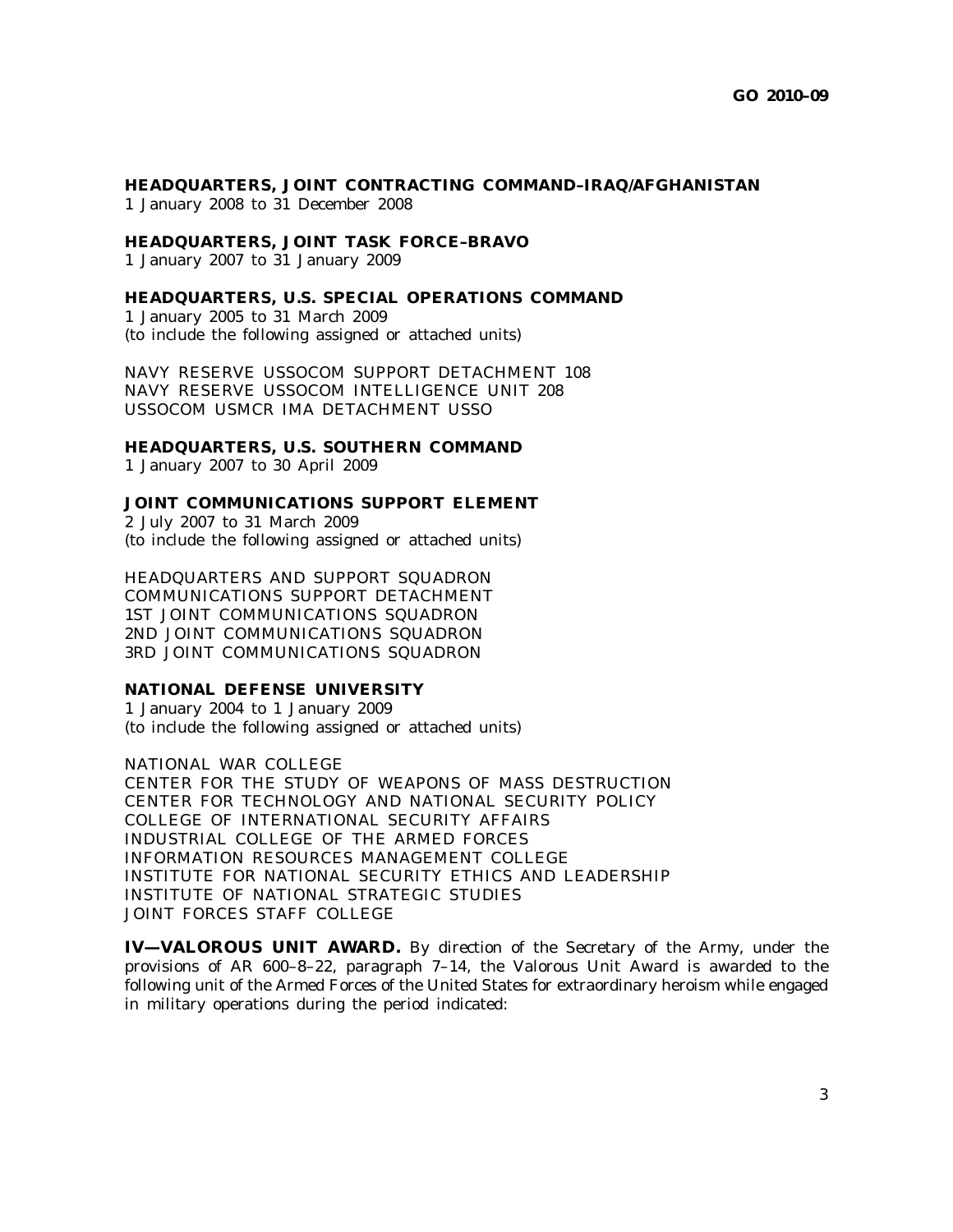# **HEADQUARTERS AND HEADQUARTERS BATTERY, V CORPS ARTILLERY** 20 March 2003 to 2 May 2003

**V—MERITORIOUS UNIT COMMENDATION.** By direction of the Secretary of the Army, under the provisions of AR 600–8–22, paragraph 7–15, the Meritorious Unit Commendation is awarded to the following units of the United States Army for exceptionally meritorious conduct in the performance of outstanding service during the period indicated:

# **HEADQUARTERS AND HEADQUARTERS COMPANY, 2D BATTALION, 136TH INFANTRY REGIMENT**

30 March 2006 to 18 July 2007 (to include the following assigned or attached units)

COMPANY A, 2D BATTALION, 136TH INFANTRY REGIMENT (30 March 2006 to 14 July 2007) COMPANY B, 2D BATTALION, 136TH INFANTRY REGIMENT (30 March 2006 to 23 December 2006) COMPANY C, 434TH SUPPORT BATTALION (30 March 2006 to 18 July 2007)

**HEADQUARTERS AND HEADQUARTERS COMPANY, 164TH SUPPORT GROUP** 12 August 2006 to 23 July 2007

# **HEADQUARTERS AND HEADQUARTERS TROOP, 4TH SQUADRON, 9TH CAVALRY REGIMENT**

28 October 2006 to 28 December 2007 (to include the following assigned or attached units)

TROOP A, 4TH SQUADRON, 9TH CAVALRY REGIMENT TROOP B, 4TH SQUADRON, 9TH CAVALRY REGIMENT TROOP C, 4TH SQUADRON, 9TH CAVALRY REGIMENT COMPANY E, 1ST BATTALION, 5TH CAVALRY REGIMENT COMPANY D, 15TH SUPPORT BATTALION

# **320TH ENGINEER COMPANY**

21 October 2005 to 19 September 2006

**VI—ARMY SUPERIOR UNIT AWARD.** By direction of the Secretary of the Army, under the provisions of AR 600–8–22, paragraph 7–16, the Army Superior Unit Award is awarded to the following units of the Armed Forces of the United States for meritorious service in connection with difficult and challenging missions during peacetime:

# **U.S. ARMY RESEARCH, DEVELOPMENT, AND ENGINEERING COMMAND**

1 January 2007 to 31 December 2007 (to include the following assigned or attached units)

U.S. ARMY ARMAMENT RESEARCH, DEVELOPMENT, AND ENGINEERING CENTER U.S. ARMY AVIATION AND MISSILE RESEARCH, DEVELOPMENT, AND ENGINEERING CENTER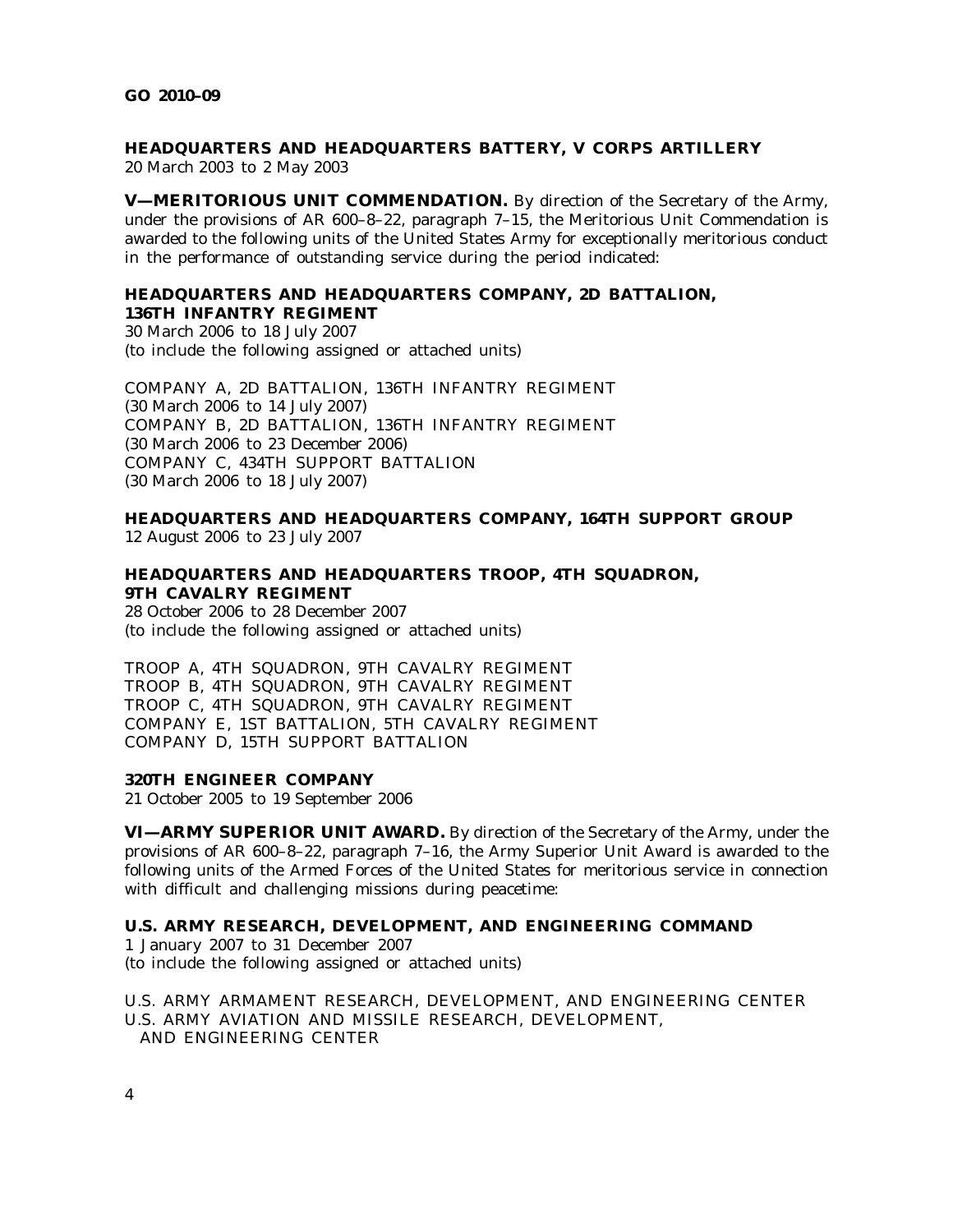- U.S. ARMY COMMUNICATIONS-ELECTRONICS COMMAND RESEARCH, DEVELOPMENT, AND ENGINEERING CENTER
- U.S. ARMY EDGEWOOD CHEMICAL AND BIOLOGICAL CENTER
- U.S. ARMY MATERIEL COMMAND ACQUISITION CENTER
- U.S. ARMY MATERIEL SYSTEMS ANALYSIS ACTIVITY
- U.S. ARMY NATICK SOLDIER RESEARCH, DEVELOPMENT,
- AND ENGINEERING CENTER
- U.S. ARMY RESEARCH LABORATORY
- U.S. ARMY TANK-AUTOMOTIVE RESEARCH, DEVELOPMENT,

AND ENGINEERING CENTER

[AHRC–PDP–A]

By Order of the Secretary of the Army:

GEORGE W. CASEY, JR. General, United States Army Chief of Staff

Official:

V JOYCE E. MORROW

Administrative Assistant to the Secretary of the Army

# DISTRIBUTION:

This publication is available in electronic media only and is intended for the Active Army, the Army National Guard/Army National Guard of the United States, and the U.S. Army Reserve.